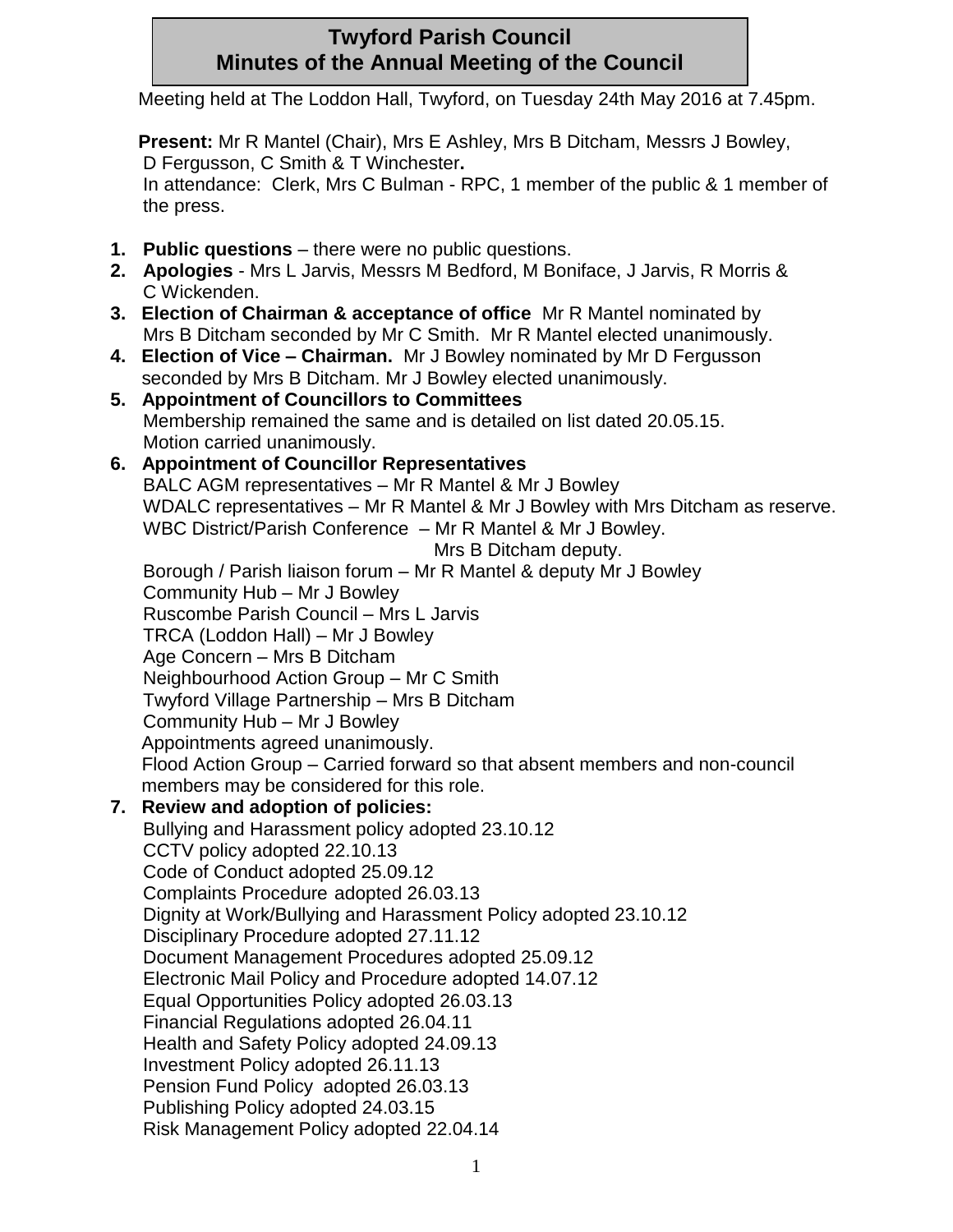Social Media Policy adopted 24.03.15 Standing Orders adopted 23.04.13 Policies noted and to be reviewed periodically by the Finance Committee.

- **8. Declarations of interests in items on the agenda** none.
- **9. Dispensations** none.

**10. Minutes of the meeting held on 26th April 2016** Subject to correction of typo 'parking' and replacement of the word 'exasperated' with 'exacerbated' minutes proposed by Mr D Fergusson seconded by Mr T Winchester and carried unanimously.

**11. Minutes of the Annual Parish Meeting 27.04.16.** Noted.

### **12. No matters Arising.**

**13. Borough Council Matters** Borough Councillor Lindsay Ferris had given his apologies. He reported by email on complaints about grass cutting, yellow lines being refreshed ready for the introduction of Civil Parking Enforcement and WBC budget consultation due in the Autumn.

**14. Liaison with Ruscombe Parish Council**. Mrs Bulman reported. The Ruscombe Annual Parish Meeting will be held on Thursday 26<sup>th</sup> May, 7:30pm at St James Church. Superintendant Rob France, LPA Commander for the Bracknell & Wokingham local police will be speaking. The Annual Meeting of the Council was held, Mr Jeremy Hardman appointed as Chairman, Mrs Karen Robson Vice Chairman & Mr M Evans planning. McCarthy and Stone will be attending the June Council meeting.

#### **15. Reports:**

15.1 **Planning and Amenities Committee 03.05.16** Mrs Ditcham reported. Mr Turner had spoken at the meeting asking for funding towards the traffic survey and tree survey. The committee agreed that there should be governance / structure / business plan in place before they will consider this expenditure. Mr Sherwill attended to talk about his village centre plans. It was agreed to carry forward this discussion to next month in order that all councillors could participate in the discussion. Mrs Ditcham also highlighted items 9.8 - Hurst / Twyford entrance gate and 9.10 - Station verge parking – the clerk has a meeting with WBC highways on 7<sup>th</sup> June. The committee **RECOMMEND to Full Council** a further £360 for the hanging basket brackets. Motion carried unanimously.

15.2 **Parish Lands Committee** – Mr J Bowley reported. He highlighted items 6.1 – improvements to the burial ground agreed in preparation for the Thames and Chiltern in Bloom competition, 6.2 – improvement (decrease) in the number of dog fouling incidents and 7.1 – steps being taken to prevent commuter parking at the allotments. The Family Picnic have suggested running a TPC stall and asked for members of the Council who are not already helping the sub committee to consider planning the stall. They would not have to be available on the day as the stall will be manned by councillor volunteers. Agreed to defer this until next month.

15.3 **Finance Committee** – no meeting held.

## 15.4 **Other Representatives reports**

15.4.1 Community Hub meeting. Mr Bowley reported that the group were now going to prepare a business plan. Discussion took place on how the construction will be funded. There was discussion on whether the Parish Council will pay for and own the whole project. WBC are not keen on the plans for the roof design.

15.4.2TRCA meeting – 26.04.16. Minutes have been circulated.

15.4.3 Meet your councillor – 14.05.16 A resident had attended however there were no councillors there.

**16. Clerk's report** The clerk reported on the Town and Parish Clerk's and Officers Forum. Dee Maddoc-Hinton had made a presentation on the Asset Review and